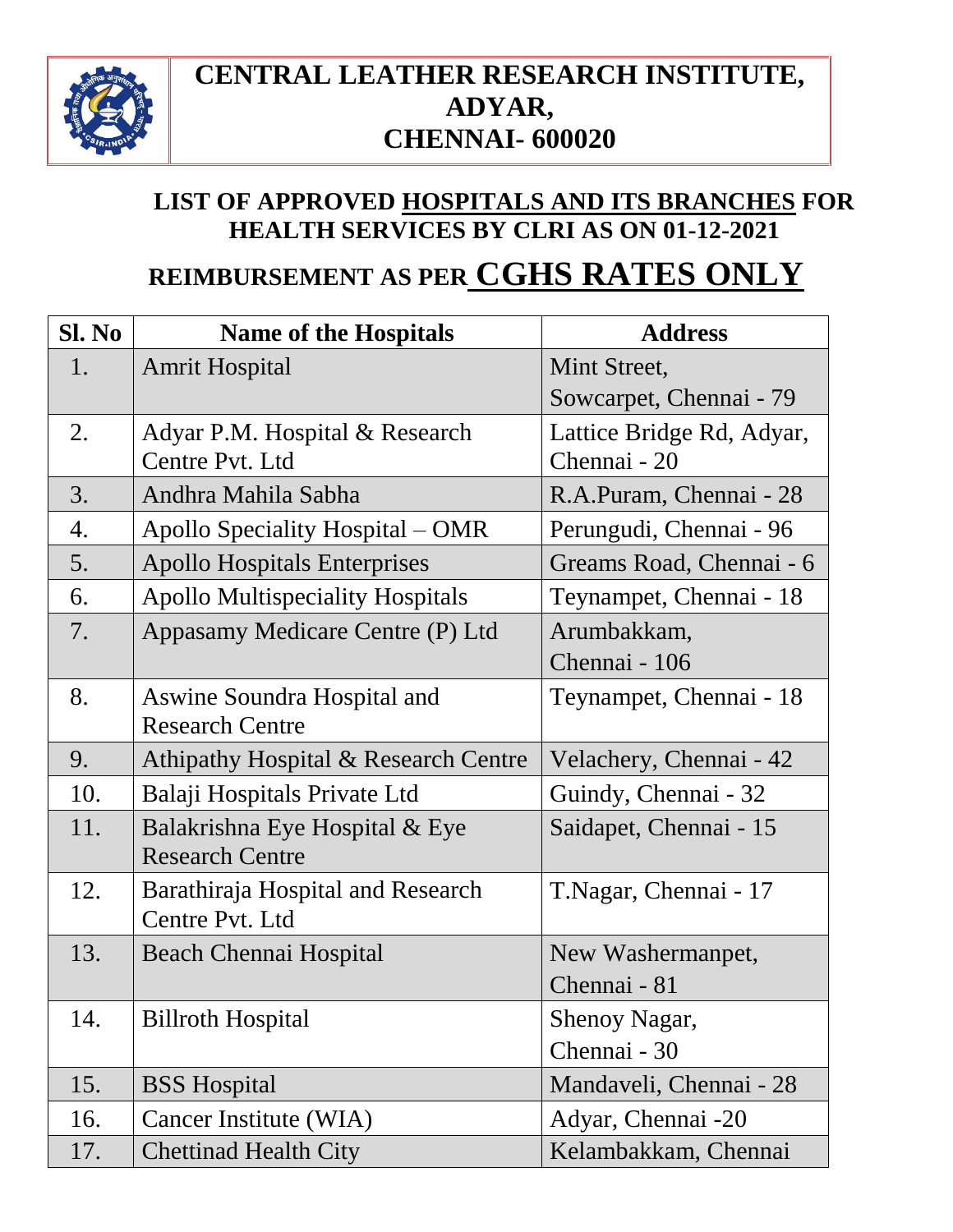| 18. | <b>Child Trust Hospital</b>                           | Nungambakkam,<br>Chennai - 34              |
|-----|-------------------------------------------------------|--------------------------------------------|
| 19. | Al-Saudi Clinical Services (Citi<br>Hospital)         | Adyar, Chennai - 20                        |
| 20. | <b>CSI Kalyani General Hospital</b>                   | Dr. R.K.Salai, Chennai - 4                 |
| 21. | <b>CSI Rainy Multi Speciality Hospital</b>            | 45, GA Road,<br>Chennai - 21               |
| 22. | Deepam Hospitals (P) Ltd                              | West Tambaram,<br>Chennai - 45             |
| 23. | Chennai Meenakshi Multispeciality<br>Hospital         | Mylapore, Chennai - 4                      |
| 24. | Chennai National Hospital                             | Beach Lane, Chennai - 1                    |
| 25. | Dr. Agarwal Eye Hospital                              | Cathedral Road, Chennai -<br>86            |
| 26. | Dr. A. Ramachandran's Diabetes<br>Hospital            | Guindy, Chennai - 32                       |
| 27. | Dr. Meenakshi Hospitals                               | Avadi, Chennai - 54                        |
| 28. | Dr. Mohan's Diabetes Specialities                     | Gopalapuram,                               |
|     | Centre                                                | Chennai - 86                               |
| 29. | Dr. Rabindran's Health Care Centre<br>Pvt. Ltd.,      | Ambattur,<br>Chennai - 53                  |
| 30. | Dr. Rai Memorial Medical Centre                       | Anna Salai, Chennai – 18                   |
| 31. | Dr. Ravishankar Eye Clinic and<br><b>Nursing Home</b> | Vepery, Chennai - 112                      |
| 32. | <b>ESS VEE Hospitals</b>                              | Ambattur, Chennai - 53                     |
| 33. | <b>Fathimah Eye Hospital</b>                          | Santhome, Mylapore,<br>Chennai - 4         |
| 34. | <b>Fortis Malar Hospital</b>                          | Adyar, Chennai - 20                        |
| 35. | Frontier Lifeline Pvt. Ltd.,                          | Ambattur Indl. Estate Rd,<br>Chennai - 101 |
| 36. | Global Hospitals & Health City                        | Perumbakkam,<br>Chennai - 100              |
| 37. | Hande Hospital                                        | Shenoy Nagar,<br>Chennai - 030             |
| 38. | Harvey Heart Hospital Ltd                             | Alwarpet, Chennai - 018                    |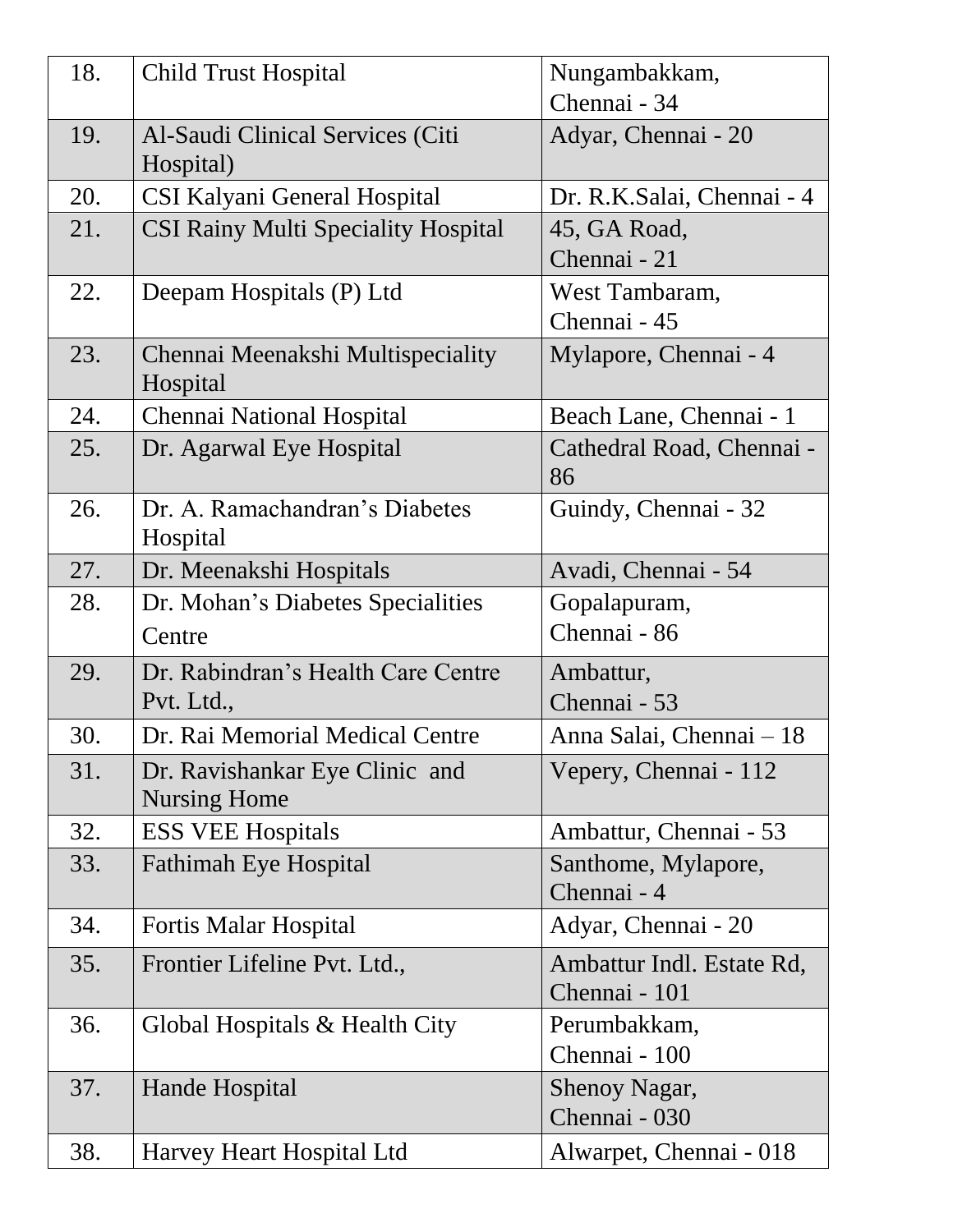| 39. | <b>Hindu Mission Hospital</b>           | West Tambaram,            |
|-----|-----------------------------------------|---------------------------|
|     |                                         | Chennai - 045             |
| 40. | I Care Eye Care Eye Institute           | Radha Nagar, Chrompet,    |
|     |                                         | Chennai - 44              |
| 41. | <b>International Centre for Cardiac</b> | Mogappair, Chennai - 101  |
|     | <b>Thoracic and Vascular Disease</b>    |                           |
| 42. | <b>JV</b> Hospital                      | Railway Border Road,      |
|     |                                         | Chennai - 24              |
| 43. | K.J. Hospitals (P) Ltd.,                | P.H.Road, Chennai - 84    |
| 44. | K.K. Eye Care and Research Centre       | Tambaram (W),             |
|     |                                         | Chennai - 45              |
| 45. | Kaliappa Renal Centre                   | R.A.Puram, Chennai - 28   |
| 46. | Kamakshi Memorial Hospital              | Pallikarnai,              |
|     |                                         | Chennai - 601 302         |
| 47. | Kasturi Hospital                        | West Tambaram,            |
|     |                                         | Chennai - 45              |
| 48. | <b>KHM</b> Hospital                     | Anna Nagar, Chennai - 40  |
| 49. | <b>Kavery Hospital</b>                  | Mylapore, Chennai - 4     |
| 50. | <b>KKR E.N.T Hospital and Research</b>  | P.H.Road, Kilpauk,        |
|     | Institute                               | Chennai - 10              |
| 51. | Kumaran Hospital Pvt. Ltd               | Kilpauk, Chennai - 10     |
| 52. | Life Line Multi Speciality Hospital     | Kilpauk, Chennai - 10     |
| 53. | M.N. Eye Hospital                       | T.H.Road, Chennai - 21    |
| 54. | M V Hospital For Diabetes               | Royapuram, Chennai - 13   |
| 55. | <b>Madras ENT Research Foundation</b>   | R.A.Puram, Chennai - 28   |
| 56. | <b>Madras medical Mission</b>           | Mugappair, Chennai - 50   |
| 57. | Med India Hospitals                     | Nungambakkam,             |
|     |                                         | Chennai - 34              |
| 58. | <b>Medical Research Foundation</b>      | College Road, Chennai - 5 |
| 59. | <b>Mehta Nursing Home</b>               | Chetpet, Chennai - 31     |
| 60. | <b>MIOT</b> Hospitals                   | Manapakkam,               |
|     |                                         | Chennai - 89              |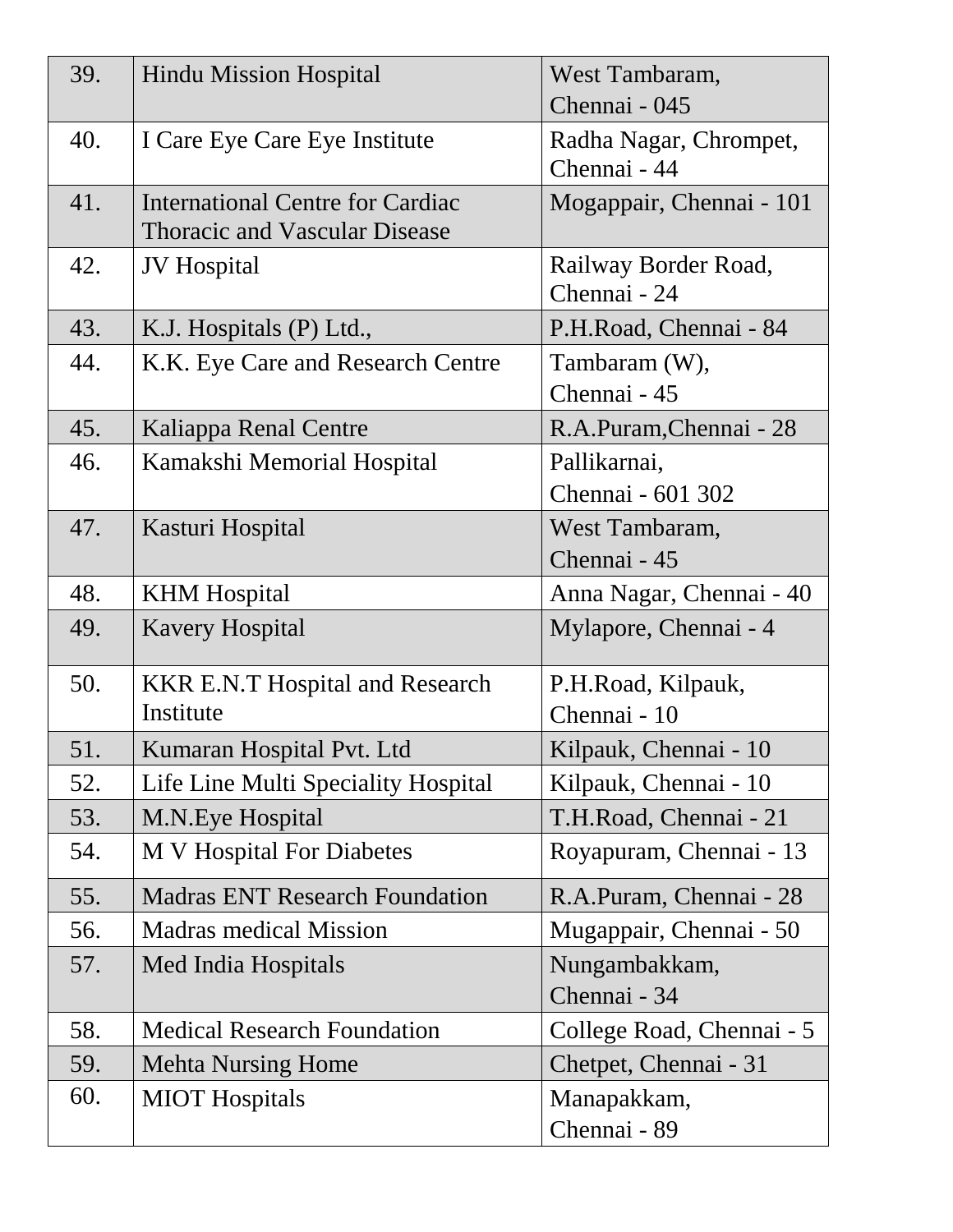| 61. | Nagamani Hospital Pvt. Ltd               | Washermanpet,            |
|-----|------------------------------------------|--------------------------|
|     |                                          | Chennai - 21             |
| 62. | <b>Paterson Cancer Centre</b>            | Vadapalani, Chennai - 26 |
| 63. | Padmapriya Hospital                      | Indira Nagar, Adyar,     |
|     |                                          | Chennai - 20             |
| 64. | <b>Prasanth Multispeciality Hospital</b> | Chetpet, Chennai - 31    |
| 65. | Prems Eye Clinic                         | Saidapet, Chennai - 15   |
| 66. | <b>Public Health Centre</b>              | West Mambalam,           |
|     |                                          | Chennai - 33             |
| 67. | <b>Parvathy Hospitals</b>                | Chrompet, Chennai - 44   |
| 68. | R.B. Medicare Ltd.,                      | R.A.Puram, Chennai - 28  |
| 69. | R.G.Stone Urological Research Centre     | Saidapet, Chennai - 15   |
| 70. | Rajan Eye Care Hospital                  | T.Nagar, Chennai - 17    |
| 71. | <b>Rigid Hospital</b>                    | Kilpauk, Chennai - 10    |
| 72. | <b>RM</b> Hospital                       | Thiruvanmiyur,           |
|     |                                          | Chennai - 41             |
| 73. | Sankara Eye Hospital                     | Pammal, Chennai - 75     |
| 74. | Sankara Nethralaya Hospital              | College Road,            |
|     |                                          | Chennai - 18             |
| 75. | Satish Eye Hospital                      | Kilpauk, Chennai – 10    |
| 76. | <b>Saveetha Dental College</b>           | Poonamalle Bye-Pass      |
|     |                                          | Road, Chennai - 77       |
| 77. | Sen Hospital                             | Perambur, Chennai - 11   |
| 78. | Shifa Hospital                           | Triplicane, Chennai - 5  |
| 79. | Soundarapandian Bone & Joint             | Anna Nagar, Chennai - 40 |
|     | <b>Hospital and Research Institute</b>   |                          |
| 80. | Sri Devi Hospital                        | Anna Nagar, Chennai - 40 |
| 81. | Sri Ramachandra Hospital                 | Porur, Chennai - 116     |
| 82. | <b>SRM Hospital</b>                      | Ramapuram, Chennai - 89  |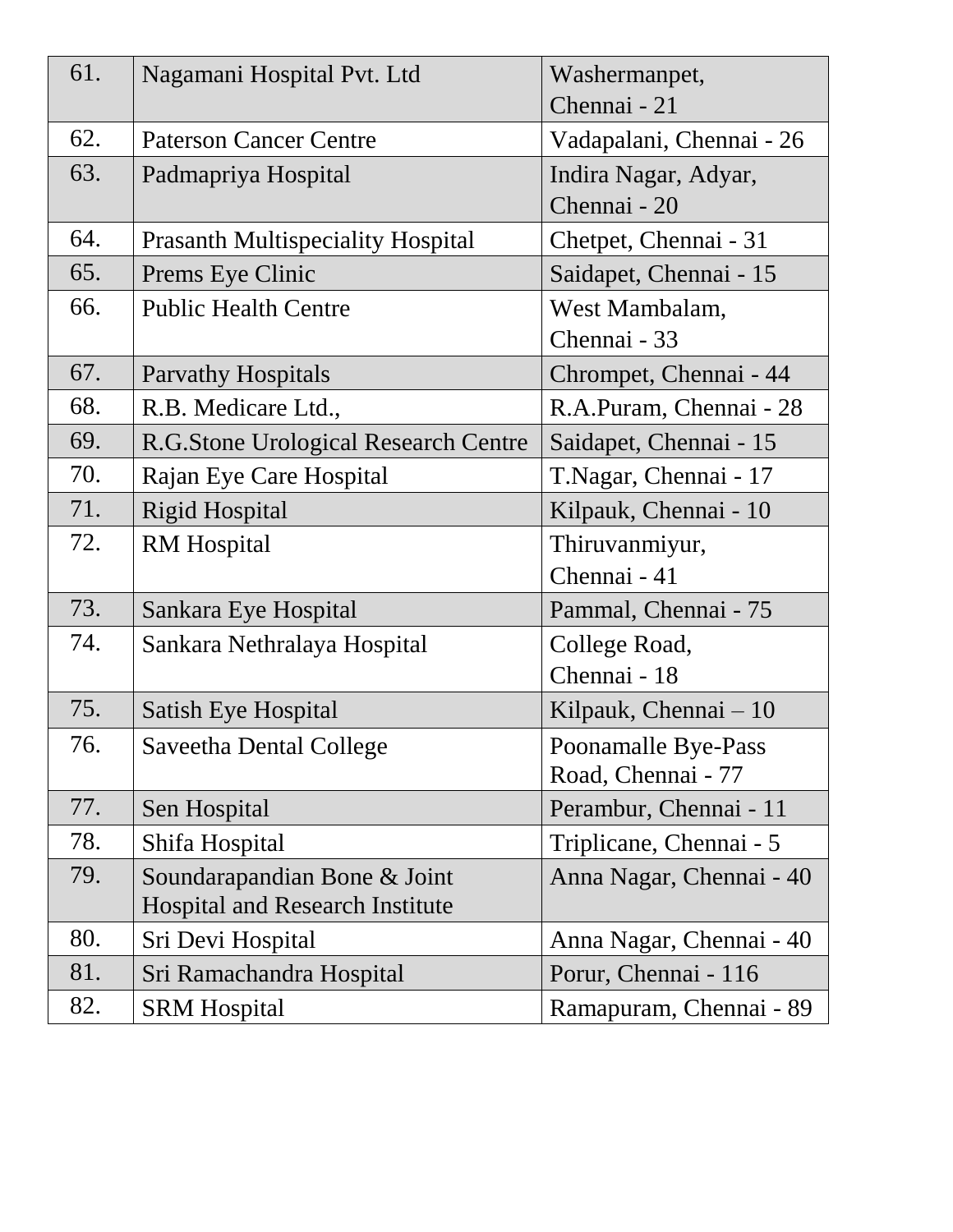| 83.  | <b>SIMS (SRM Institute of Medical</b><br>Sciences) Hospital | Vadapalani, Chennai - 26              |
|------|-------------------------------------------------------------|---------------------------------------|
| 84.  | <b>SRM Medical College Hospital</b>                         | Kattankulathur,<br>TamilNadu - 603203 |
| 85.  | Shrushti Hospital                                           | Ramapuram, Chennai - 89               |
| 86.  | St. Isabel's Hospital                                       | Mylapore, Chennai - 4                 |
| 87.  | <b>Sugam Hospitals</b>                                      | Thiruvottiyur,<br>Chennai - 19        |
| 88.  | <b>Sundaram Medical Foundation</b>                          | Annanagar, Chennai - 40               |
| 89.  | Suriya Hospitals                                            | Saligramam, Chennai – 93              |
| 90.  | <b>Swaram Hospital</b>                                      | Thiruvanmiyur,<br>Chennai - 41        |
| 91.  | Sivasundar Hospital                                         | Sastri Nagar, Adyar,<br>Chennai - 20  |
| 92.  | <b>Tamil Nadu Urological Research</b><br>Centre (P) Ltd     | Anna Nagar,<br>Chennai - 102          |
| 93.  | The Eye Research Foundation                                 | Vadapalani, Chennai - 26              |
| 94.  | The Guest Hospital                                          | P.H.Road, Chennai - 10                |
| 95.  | The Voluntary Health Services                               | Adyar, Chennai - 113                  |
| 96.  | <b>Trinity Acute Care Hospital</b>                          | Mylapore, Chennai - 4                 |
| 97.  | Udhi Eye Hospital                                           | Alwarpet, Chennai - 18                |
| 98.  | Uma Eye Clinic                                              | Anna Nagar, Chennai - 40              |
| 99.  | <b>Vasan Eye Care Centre</b>                                | Saidapet, Chennai - 15                |
| 100. | Venkateswara Hospital                                       | Nandanam, Chennai - 35                |
| 101. | Vijaya Health Centre                                        | Vadapalani, Chennai - 26              |
| 102. | Vijaya Hospitals                                            | Vadapalani, Chennai - 26              |
| 103. | Vishnu Eye Clinic                                           | Anna Nagar, Chennai -<br>102          |
| 104. | V.S. Hospital                                               | Chetpet, Chennai - 31                 |
| 105. | <b>Aravind Eye Hospital</b>                                 | Numbal, Poonamallee,<br>Chennai - 77  |